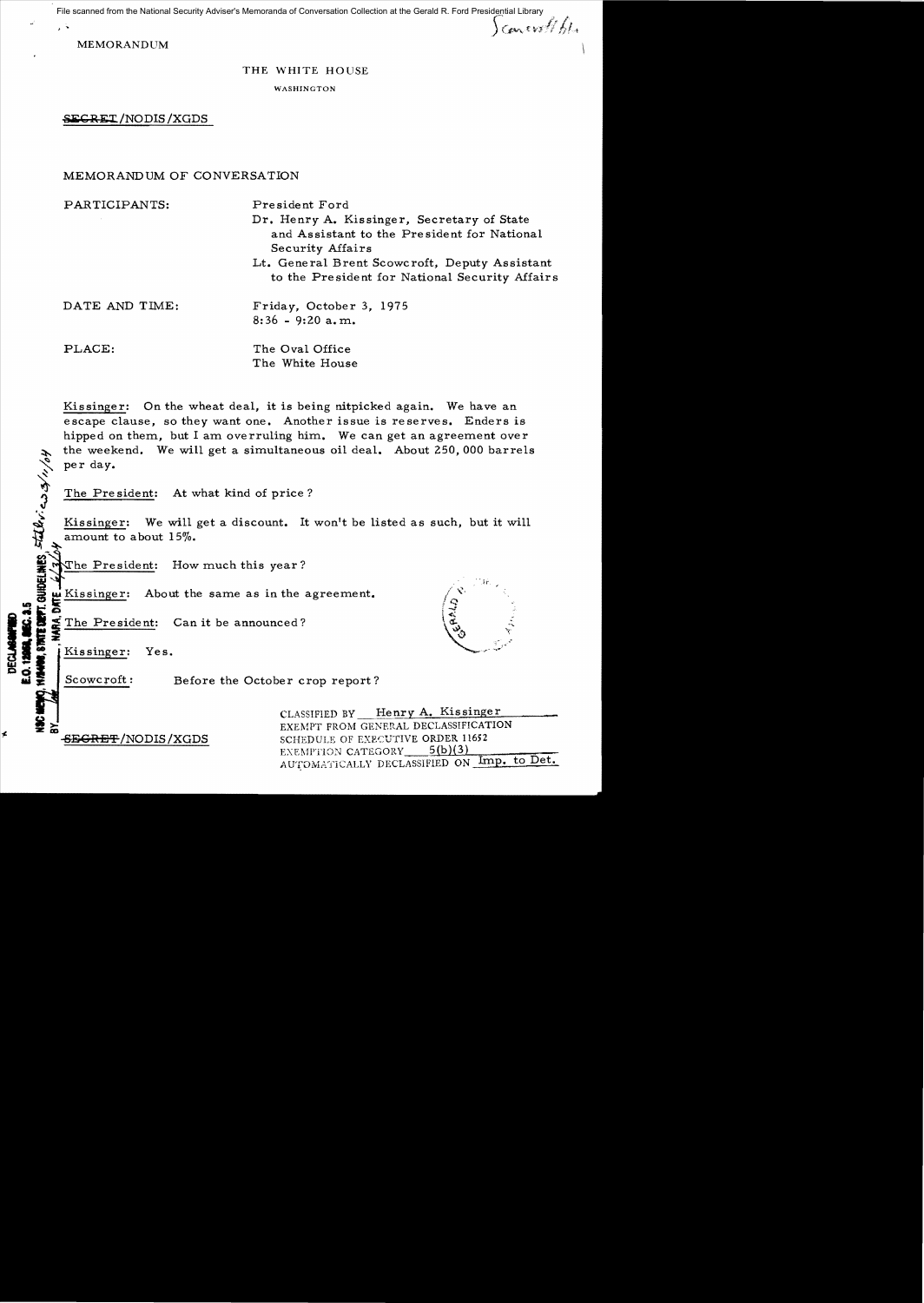### $\frac{4FGRF F}{NODIS}$  /NODIS /XGDS 2

The President: Let's get the estimates for October and find out from Robinson how much they want and when.

Kissinger: The SFRC is an amazing operation. Scott says he is disgusted. Even Percy is not very good. There is no way we can work out a summary. What we have submitted, the Committee staff... When you get reelected, you must do something about these Committee staffs. They are infiltrated with ultra-left wingers.

The President: I agree completely. It is a national disgrace.

Kissinger: Anyway, the Committee staff analyzed our summary and showed how it differed from the documents. So Percy and Church plan a statement saying they are publishing the documents since they leaked and otherwise the Committee can't discharge its duties.

The President: What does that prove?

Kissinge r: The son-of-a-bitch is Case. He has seen the letters and is asserting there are other commitments. I have said there are no other commitments, and on TV I said that we have submitted all the binding commitments but that not everything submitted is binding. I told them. they could say in the resolution that nothing that was not submitted is binding. That is okay - - we didn't want the letters anyway. I told Dinitz they are killing themselves.

[Scowcroft left to get the documents, and returns. ]

Kissinger: [Reads the Golan Heights letter and the Sadat letter] Admittedly these are artfully phrased. They are defensible, not contradictory, and not commitments, but there would be a brawl if they came out.

The President: We are not going to release them.

Kis singer: I think all but Case want to get on with it. The legal drafting office [of the Congress] did a study saying these had the character of a treaty. My lawyers say it is a disgraceful paper.

The President: Didn't the House Committee vote?



-S~CRa:T-/NODIS /XGDS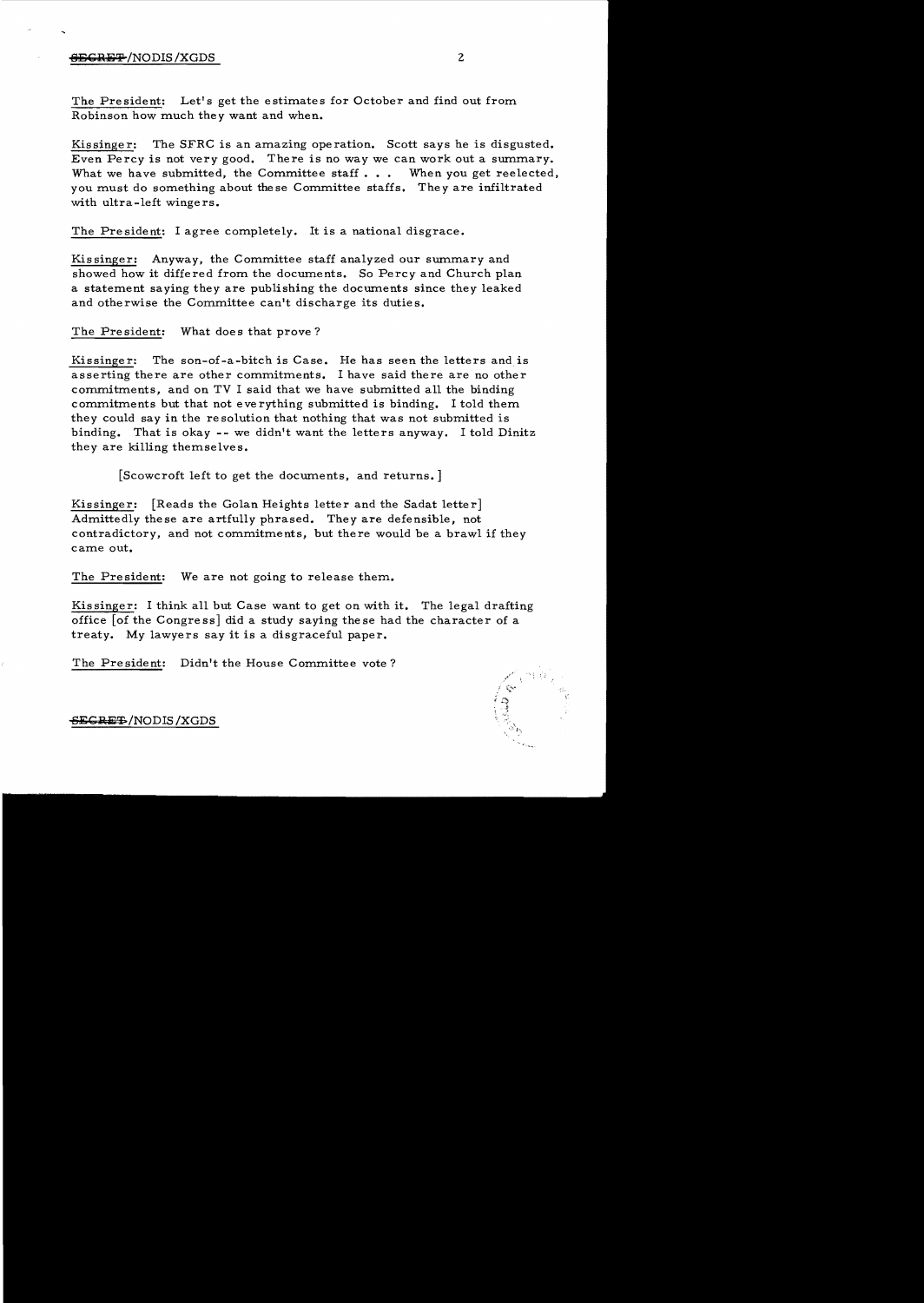## **-<del>BECRET</del> /NODIS/XGDS 3**

Kissinger: Today, but they are behaving like patriots. They declined to look at the letters; they are voting it out without fuss or fanfare.

The President: Tell Case he has seen everything and this is the end of it.

Kissinger: I would wait for completion of the disengagement and then move to military aid for Egypt. I would tell Sadat that. Case is a weird man.

On Syria, they [the Syrians] are getting tougher and tougher. If they continue, there is no reason for you to meet with Asad. They now want Sadat to cancel the agreement.

We must not forget in all this excitement that it is Israel driving this to explosion.

The Turk statement was not too helpful.

Scowcroft: It is not so bad.

Kissinger: They probably want to get through their election.

On Spain. We have agreed to set up three commissions: cultural, economic and defense. The protocols for these and aid have to be okayed, so we would initial only the basic agreement tomorrow.

1£ we initial it, there will be a lot of flak by the liberals and the Europeans.

The President: I feel the same as yesterday about it.

Kissinger: With Schmidt, one of us should mention the Spanish deal. We must point out that the agreement makes a contribution to NATO security. Schmidt is not rational on this. We should point out that we are trying to contribute to the management of the post-Franco period.

Otherwise, I would talk over the major international issues SALT, MBFR. At lunch I would discuss economic issues.

The Japanese can't meet on the 15th.



### SEGRET/NODIS/XGDS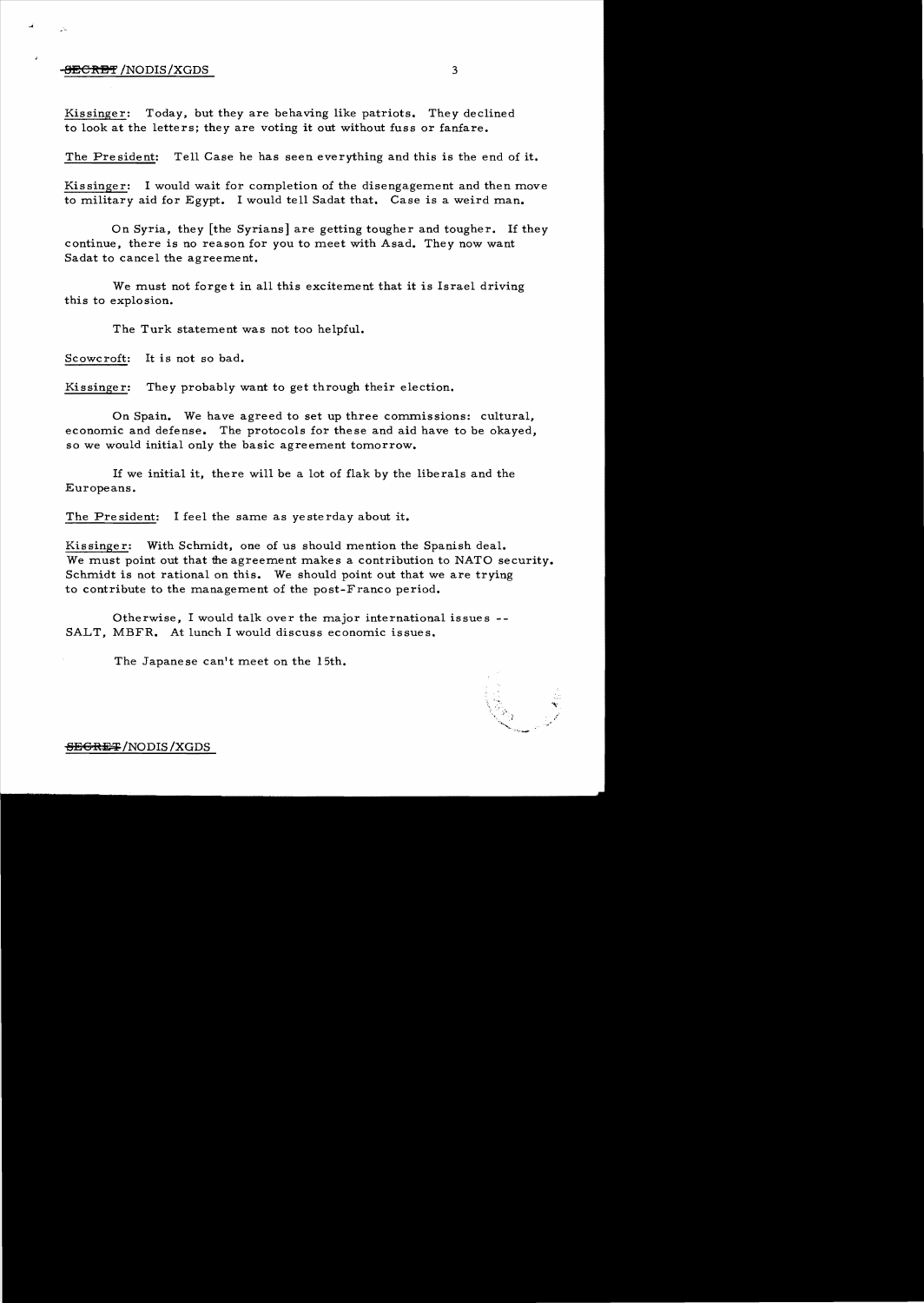For what will ont emp reports shows? (How was the to where any three ?  $X$  P/K zodis K On what deal, it is buing with pechal again We have excupe clause sotton crowt them, Chrotherise à Merrino. Endre à hypidar them, but 2 cars ourseling them are can jet an experimentare constant We will quite a permet ail deal. April 250 assistant P what him of price.<br>L'av sil qut a lessement : Woon't de ligt de listed M How much this year? K about commens in a aquiment. P <del>partelande Com me ammer?</del>  $K \rightarrow S$ Before c Oct employent?) P Let's get a externation for Oct + find and for Kobian how much though want + when The SFRC is amoging or a. Sorth surph Le drequisted. Even Peregant un paul. No way we can use harta primary a what an home submitted the Cost staff - when you get reducted you won't be positive about these Counts stuffs. They are impulled W/ ruther-left wings I agree completely. It is a mult disquee August, a crute stoff conalyzedam summer  $\overline{\mathcal{L}}$   $\parallel$ \* showed hur it dessuel pour celements. So Perry a Claude plan a platernat probleming colocuments pine they lumbed + orthquise cante cunt developpe to drities

**DECLASSIFIE** E.O. 12958, SEC. 3.5<br>NSC MEMO, 11/24/98, STATE DEPT. GUIDELINES, Stative view 3/1/04<br>BY Ref. 12.001

 $\begin{matrix} \tilde{\mathbb{S}} & \tilde{\mathbb{S}} \end{matrix}$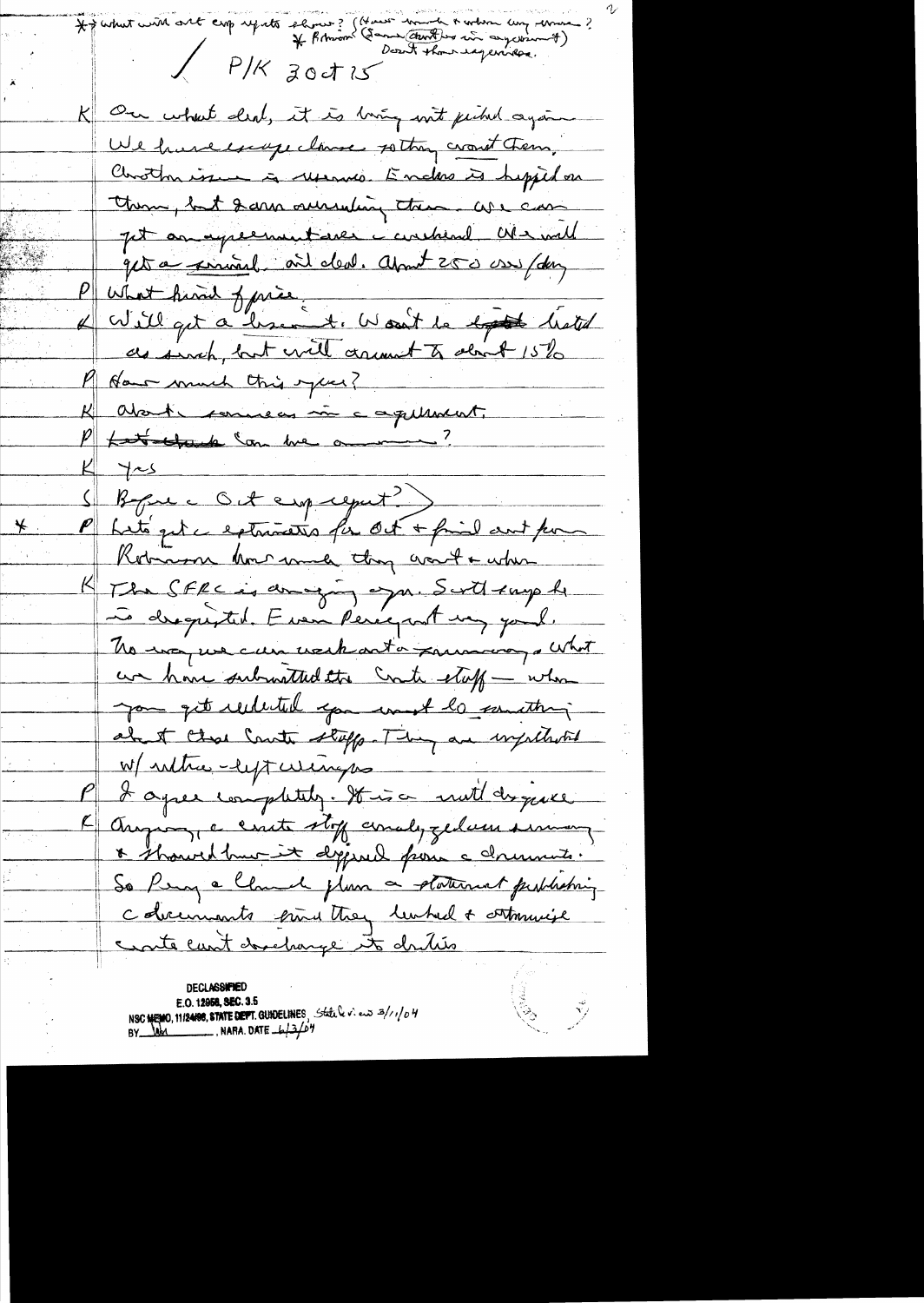partner hold that prove? K The SUB is first, H & har zum a letter + ity descripting there are orther contents. I have Auid there are my other combato a on TV 8s and we have sudmitted all bunking contracts but not enageting indimitted is limiting. I told them they could pay in resolution that writing not submitted is bunching That is ok - an debut wont a letters anyway & will Dinnty they are bitting Themselves. Obeft to get daments) K CRub' Colan Hengtots letterst to Sadat With) admittedly those are artfully phrased. They are defensait le mot contraditor par mot contrats, put think around the a brund of thing comme and. MW eve not going to whose then K I think all but lace won't to get on w (it-The legal hapting office (?) did a string saying Chyse had c character of treaty. In langues Any it is a dropomopol poper. P article House contra vite? K Today, but they are bakoning like patriots. They chebraid à trop note lettres, thought worting it art w/s fuss a faufau. / Till case he has sem unig things this is easy  $K$   $E$ . P I have no bestame dispersing it.